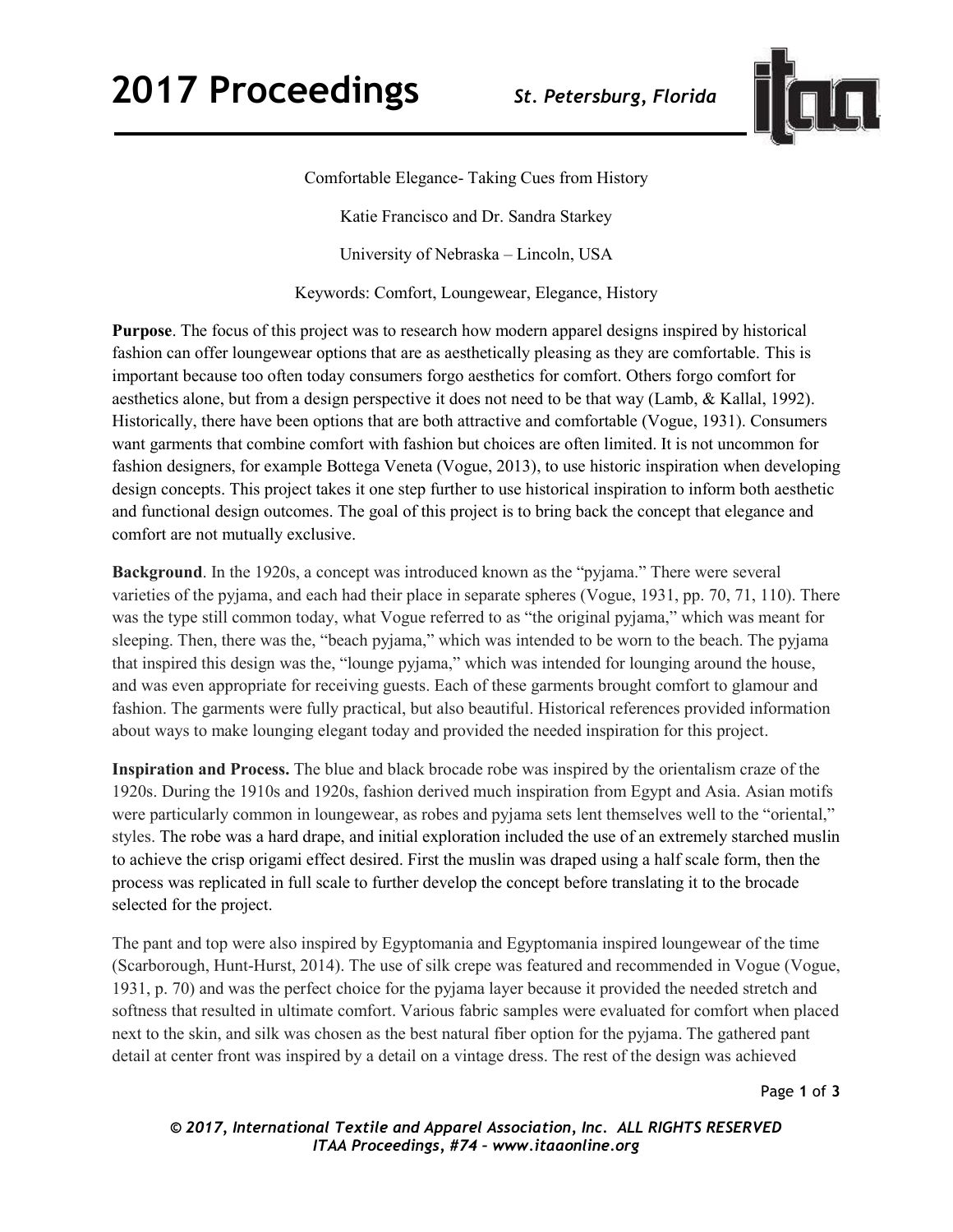through improvisational drape. The muslin was gathered down the selvedge edge, and pinned until the right number of folds were acquired for the desired look. The gathers mimic the lines of the folds on the lower portion of the robe and help to create a cohesive ensemble. Simplicity was ideal for the top in contrast to the gathering of the pant, so the design followed the triangular motif from the robe and hugged the lines of the body for a flattering silhouette.

**Design Outcomes:** The origami inspired robe is sculpturally interesting, and the design and the fabric complement one another well. The robe modestly covers the body when worn over the pyjama so the ensemble is more suitable for daywear. The pyjama provides a comfortable, fitted layer next to the body and can easily be worn as sleepwear. Visual interest is created by pairing the hard drape of the robe with the soft drape of the pyjama and results in an overall glamorous yet comfortable appearance. The combination of the robe with the pyjama adds versatility and value to the ensemble.

**Discussion and Future Research.** The research suggests that it is possible to create a stylish and comfortable garment, as well as a modern workable garment using historical inspiration. Future apparel research will explore additional ways to combine elegance and comfort in garment design using historical inspiration. In addition, it is a goal to explore the educational benefits of encountering history through the experience of dress. Interaction with a familiar (historical) object connects apparel designers to history and has the potential to inspire design in new ways that are both aesthetically pleasing and functional. Historical garments represent a whole cache of inspiration, just waiting to be utilized. This research and specifically this ensemble reinforces the importance of historical garments in our field.

## **References**

Amy D. Scarborough & Patricia Hunt-Hurst (2014) The Making of an Erogenous Zone, Dress, 40:1, 47-65, DOI: 10.1179/0361211214Z. 00000000023

Pyjamas – when are they worn? (1931, June 1). *Vogue*, *77*(11), 70-71.

Lamb, J. M., & Kallal, M. J. (1992). A Conceptual Framework for Apparel Design. *Clothing and Textiles Research Journal, 10*(2), 42-47.

Kiisel, K. (2013). *Draping: the complete course*. London: Laurence King Publishing.

Phelps, N. (2012, September 21). Bottega Veneta Spring 2013 Ready-to-Wear Fashion Show. Retrieved May 28, 2017, from http://www.vogue.com/fashion-shows/spring-2013-ready-to-wear/bottega-veneta